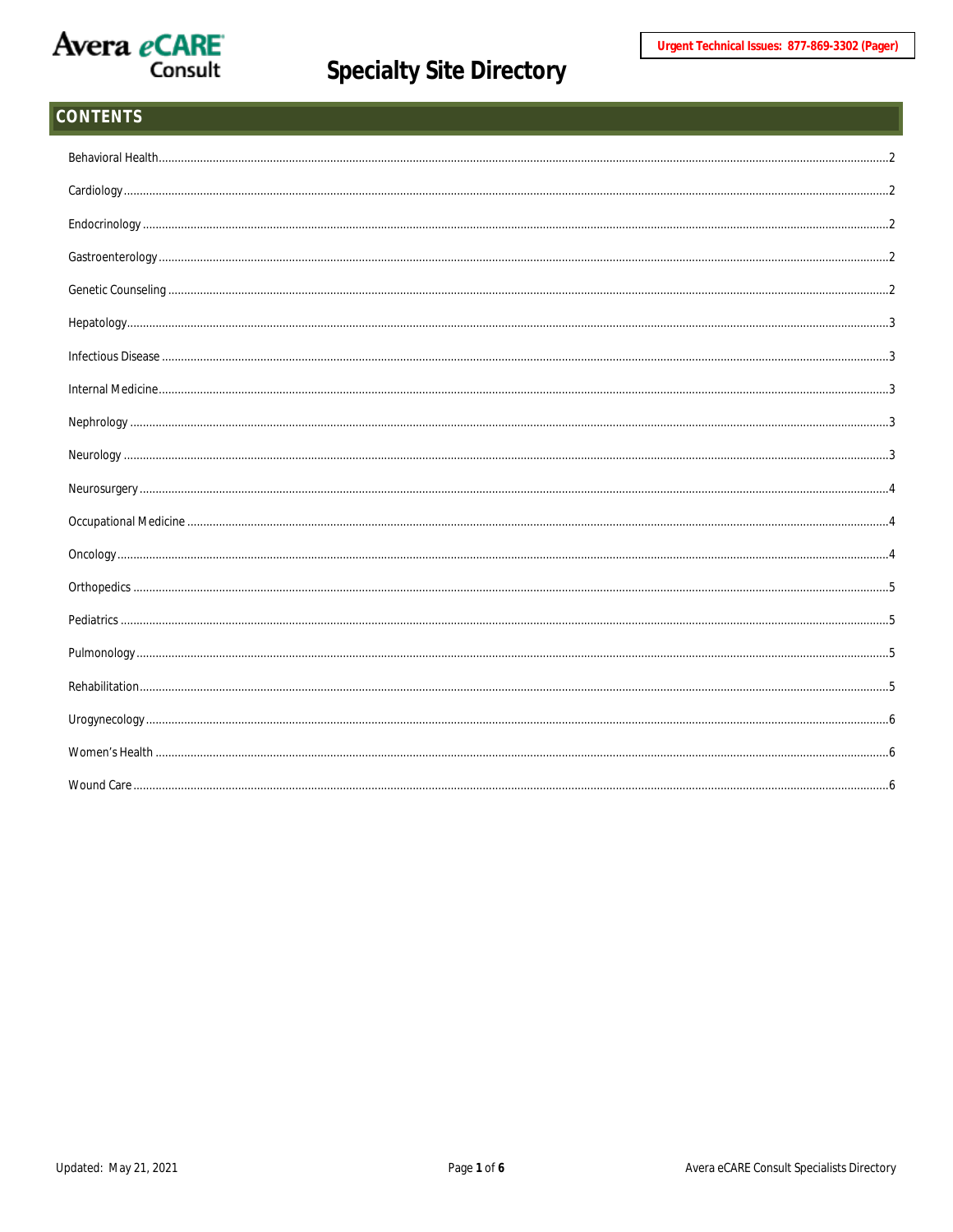## Avera eCARE Consult

## **Specialty Site Directory**

#### <span id="page-1-0"></span>**BEHAVIORAL HEALTH**

| Avera Medical Group University Psychiatry Associates |                                                |                    |            |     |                                   |  |  |  |
|------------------------------------------------------|------------------------------------------------|--------------------|------------|-----|-----------------------------------|--|--|--|
|                                                      | Providers and States Licensed for Telemedicine | Directory Listing  |            |     |                                   |  |  |  |
| Phone: 605-322-5700                                  | Matthew Malone, MD                             | SD. MN. ND. IA. NE | Tamara Vik | SD. | Choose Provider in listing to the |  |  |  |
| Fax: 605-322-5704                                    |                                                |                    |            |     | left                              |  |  |  |
| Notes:                                               |                                                |                    |            |     |                                   |  |  |  |

#### <span id="page-1-1"></span>**CARDIOLOGY**

|                     | Providers and States Licensed for Telemedicine | Directory Listing  |                                   |            |      |
|---------------------|------------------------------------------------|--------------------|-----------------------------------|------------|------|
| Phone: 605-977-5000 | Jonathan C. Adams, MD                          | SD, MN, IA         | Choose Provider in listing to the |            |      |
| Fax: 605-977-5123   | Kathryn Adams, DNP                             | SD, MN IA          | Lindsey Mayer, DNP                | <b>SD</b>  | left |
|                     | Raymond Allen, MD                              | SD, MN, IA         | Megan Moeding, DNP                | SD, MN, IA |      |
|                     | Lisa Doom-Anderson, CNP                        | SD, MN, IA         | Riyad Mohama, MD                  | SD, MN, IA |      |
|                     | J.Michael Backarach, MD                        | SD, MN, IA         | David Nagelhout, MD               | SD, MN, IA |      |
|                     | Sherrie Brooks, MD                             | SD, MN, IA         | Paul Olson, MD                    | SD, MN, IA |      |
|                     | Paul Carpenter, MD                             | SD, MN, IA         | Christopher Paa, MD               | SD, MN, IA |      |
|                     | Mohammed Chowdhury, MD                         | SD, MN, IA         | Jessica Powell, PA-C              | <b>SD</b>  |      |
|                     | Mark Fausch, MD                                | SD, IA             | Elden Rand, MD                    | SD, MN, IA |      |
|                     | Nicole Gibson, DNP                             | <b>SD</b>          | Jeremy Scott, MD                  | SD, MN, IA |      |
|                     | Sean Halligan, MD                              | SD, MN, IA         | Ashley Stelzer, CNP               | SD, IA     |      |
|                     | Michael Hibbard, MD                            | SD, MN, IA, ND, NE | John Wagener, MD                  | SD, MN, IA |      |
|                     | M.Stephanie Kirkpatrick, CNP                   | SD, IA             | Kelly Wasko, CNP                  | SD, MN, IA |      |
|                     | Julie Langerock, CNP                           | SD, MN, IA         | Thomas Waterbury, MD              | SD, MN, IA |      |
|                     |                                                |                    |                                   |            |      |

#### <span id="page-1-2"></span>**ENDOCRINOLOGY**

#### **Avera Medical Group Endocrinology**

|                     | Providers and States Licensed for Telemedicine | Directory Listing |                             |           |                              |
|---------------------|------------------------------------------------|-------------------|-----------------------------|-----------|------------------------------|
| Phone: 605-322-7600 | Laila Abu Zaid, MD                             | SD.               | R. Margaux Anel-Tiangco, MD | <b>SD</b> | Endocrinology eConsult Queue |
| Fax: 605-322-7601   | Marie Angelica Landicho, MD                    | <b>SD</b>         | Jada Bakker, CNP            | SD        |                              |
|                     | Richard Crawford, MD                           | SD.               | Charles Longo, MD           | <b>SD</b> |                              |
|                     |                                                |                   |                             |           |                              |

Notes: Endocrinology requires first patient appointment to be face to face, as well as the ability for the originating sites to upload/download meters and pumps as necessary

#### <span id="page-1-3"></span>**GASTROENTEROLOGY**

| Avera Medical Group Gastroenterology |                                                |           |                               |           |                                 |  |  |  |
|--------------------------------------|------------------------------------------------|-----------|-------------------------------|-----------|---------------------------------|--|--|--|
|                                      | Providers and States Licensed for Telemedicine |           |                               |           | Directory Listing               |  |  |  |
| Phone: 605-504-1400                  | Leah Bennett, CNP                              | SD        | Christopher Hurley, MD        | -SD       | Gastroenterology eConsult Queue |  |  |  |
| Fax: 605-504-1493                    | Adam Bledsoe                                   | <b>SD</b> | Christina Hill Jensen, MD     | <b>SD</b> |                                 |  |  |  |
|                                      | Irena Chernatinski, CNP                        | <b>SD</b> | Robert Lapp (Towner Lapp), MD | <b>SD</b> |                                 |  |  |  |
|                                      | Bryan Feyen, DO                                | <b>SD</b> | Nathan Pfifle, CNP            | <b>SD</b> |                                 |  |  |  |
|                                      | Angie Humpal, CNP                              | <b>SD</b> | Amanda Richter DNP            | <b>SD</b> |                                 |  |  |  |
|                                      | Jodi Julius, CNP                               | SD.       |                               |           |                                 |  |  |  |
| Notes:                               |                                                |           |                               |           |                                 |  |  |  |
|                                      |                                                |           |                               |           |                                 |  |  |  |

#### <span id="page-1-4"></span>**GENETIC COUNSELING**

|                              |                     | Avera Medical Group Maternal Fetal Medicine    |            |  |  |                               |  |  |  |
|------------------------------|---------------------|------------------------------------------------|------------|--|--|-------------------------------|--|--|--|
|                              |                     | Providers and States Licensed for Telemedicine |            |  |  | Directory Listing             |  |  |  |
| tal Gene<br><b>Inselling</b> | Phone: 605-322-8937 | Kali Swift, MS, CGC                            | SD. MN. IA |  |  | Women's Health eConsult Queue |  |  |  |
|                              | Fax: 605-322-8949   | Karina Skov, MS, CGC                           | SD. MN. IA |  |  |                               |  |  |  |
| $\sim$                       | Notes:              |                                                |            |  |  |                               |  |  |  |

#### **Avera Genetic Counseling**

| co                         | <b>AVEI A OCHELIC COMISCITILY</b> |                                                       |                   |                        |                |                                   |
|----------------------------|-----------------------------------|-------------------------------------------------------|-------------------|------------------------|----------------|-----------------------------------|
|                            |                                   | <b>Providers and States Licensed for Telemedicine</b> | Directory Listing |                        |                |                                   |
| omprehensiv<br>Breast Care | Phone: 605-504-4363               | Kavla York, MS, CGC                                   | SD, MN, NE, IA    | Sydney Strait, MS, CGC | SD, MN, NE, IA | Genetic Counseling eConsult Queue |
|                            | Fax: 605-322-3781                 | Austin Huber, MS, CGC                                 | SD, MN, NE, IA    |                        |                |                                   |
|                            | Notes:                            |                                                       |                   |                        |                |                                   |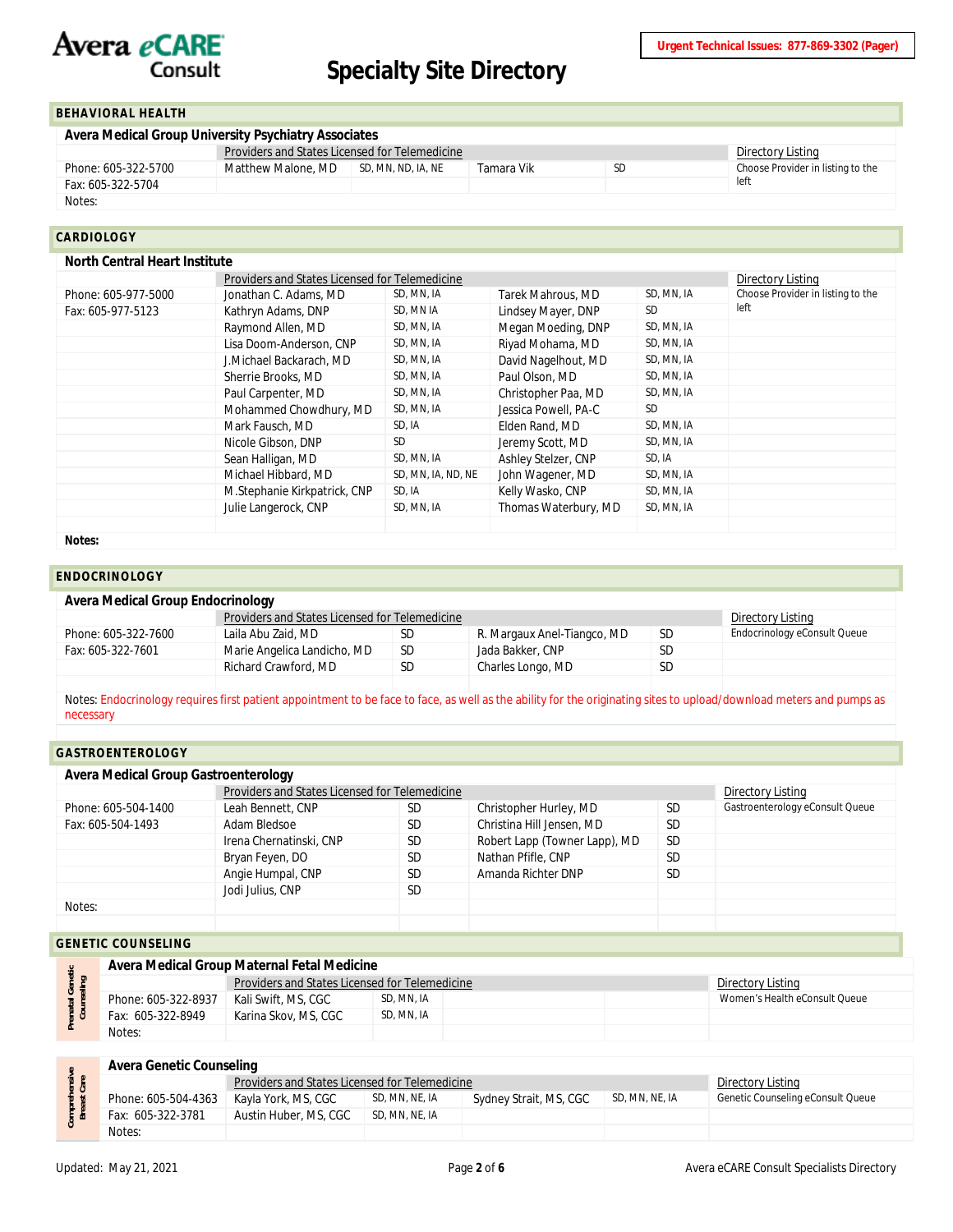

### <span id="page-2-0"></span>**HEPATOLOGY**

| Avera Medical Group Liver Disease     |                                                |                   |                                         |                |                           |  |  |
|---------------------------------------|------------------------------------------------|-------------------|-----------------------------------------|----------------|---------------------------|--|--|
|                                       | Providers and States Licensed for Telemedicine | Directory Listing |                                         |                |                           |  |  |
| Phone: 605-322-8535                   | Ali Al-Hajjaj, MD                              | SD, MN, IA        | Rebekka Klemme, CNP                     | SD, MN, IA, ND | Hepatology eConsult Queue |  |  |
| Fax: 605-322-8536<br>Or: 605-322-9956 | Christine Pocha, MD<br>Nazia Qazi, MD          | SD, ND<br>SD.     | Ashwani Singal, MD<br>Chencheng Xie, MD | SD<br>SD. MN   |                           |  |  |
|                                       | Mohamed Elfeki, MD                             | <b>SD</b>         |                                         |                |                           |  |  |
| Notes:                                |                                                |                   |                                         |                |                           |  |  |

### **Avera Medical Group Transplant and Liver Surgery**

|                     | Providers and States Licensed for Telemedicine | Directory Listing |                     |            |                           |  |  |  |
|---------------------|------------------------------------------------|-------------------|---------------------|------------|---------------------------|--|--|--|
| Phone: 605-322-7350 | Christopher Auvenshine, MD                     | - SD              | Danielle Reiff, NP  | <b>SD</b>  | Hepatology eConsult Queue |  |  |  |
| Fax: 605-332-7351   | Hector Crepo, MD                               | <b>SD</b>         | Sujit Sakpal, MD    | <b>SD</b>  |                           |  |  |  |
|                     | James Furry, MD                                | <b>SD</b>         | Jeff Steers, MD     | <b>SD</b>  |                           |  |  |  |
|                     | Ashley Pommer, C-PA                            | <b>SD</b>         | Dennis Mattu, MD    | <b>SD</b>  |                           |  |  |  |
|                     | Faizan Syed, MD                                | <b>SD</b>         | Robert Santella, MD | SD, MN, IA |                           |  |  |  |
| .                   |                                                |                   |                     |            |                           |  |  |  |

<span id="page-2-1"></span>Notes:

#### **INFECTIOUS DISEASE**

| Avera Medical Group Infectious Disease Specialists |                                                |                    |                    |                    |                                   |  |  |  |
|----------------------------------------------------|------------------------------------------------|--------------------|--------------------|--------------------|-----------------------------------|--|--|--|
|                                                    | Providers and States Licensed for Telemedicine |                    |                    |                    | Directory Listing                 |  |  |  |
| Phone: 605-322-7250                                | Mark Diaz, MD                                  | SD, MN, IA, NE     | Robert Kessler, MD | SD, MN, IA, NE     | Infectious Disease eConsult Oueue |  |  |  |
| Fax: 605-331-7251                                  | Dayana Maita Coronel, MD                       | SD, MN, IA, NE     | Fares Masannat, MD | SD, MN, IA, NE, ND |                                   |  |  |  |
|                                                    | Jawad Nazir, MD                                | SD, MN, IA, NE, ND | Brian Pepito, MD   | SD, MN, IA, NE, ND |                                   |  |  |  |
|                                                    |                                                |                    |                    |                    |                                   |  |  |  |
| Notes:                                             |                                                |                    |                    |                    |                                   |  |  |  |

### <span id="page-2-2"></span>**INTERNAL MEDICINE**

| Avera Medical Group Internal Medicine |                                                |                   |  |  |                                  |  |  |
|---------------------------------------|------------------------------------------------|-------------------|--|--|----------------------------------|--|--|
|                                       | Providers and States Licensed for Telemedicine | Directory Listing |  |  |                                  |  |  |
| Phone: 605-322-5759                   | Scott Beckstrand, MD                           | SD. MN. IA        |  |  | Internal Medicine eConsult Oueue |  |  |
| Fax: 605-322-5799                     |                                                |                   |  |  |                                  |  |  |
| Notes:                                |                                                |                   |  |  |                                  |  |  |

#### <span id="page-2-3"></span>**NEPHROLOGY**

| Avera Medical Group Nephrology |                                                |                   |                       |            |                           |  |  |  |
|--------------------------------|------------------------------------------------|-------------------|-----------------------|------------|---------------------------|--|--|--|
|                                | Providers and States Licensed for Telemedicine | Directory Listing |                       |            |                           |  |  |  |
| Phone: 605-322-5800            | Lu Huber, MD                                   | SD. MN            | Julie Ann Linatoc, MD | SD, MN     | Nephrology eConsult Queue |  |  |  |
| Fax: 605-322-5801              | Munis Mattu, MD                                | <b>SD</b>         | Kevin Marguez, MD     | SD. IA     |                           |  |  |  |
|                                | Erin Greer, MD                                 | SD. MN            | Junaid Syed, MD       | SD. MN. NE |                           |  |  |  |
|                                | Faizan Syed, MD                                | <b>SD</b>         |                       |            |                           |  |  |  |
| Notes:                         |                                                |                   |                       |            |                           |  |  |  |

#### **Avera Medical Group Nephrology**

|                                 | <b>Providers and States Licensed for Telemedicine</b> |            |                 |           | Directory Listing         |
|---------------------------------|-------------------------------------------------------|------------|-----------------|-----------|---------------------------|
| Phone: 605-322-7350             | Robert Santella, MD                                   | SD, MN, IA | Munis Mattu, MD | SD (7/21) | Nephrology eConsult Queue |
| $\frac{2}{5}$ Fax: 605-322-7351 | Faizan Syed, MD                                       | SD         |                 |           |                           |
|                                 |                                                       |            |                 |           |                           |

## <span id="page-2-4"></span>**NEUROLOGY**

|                     |                       | Providers and States Licensed for Telemedicine |                          |           |                          |  |  |  |
|---------------------|-----------------------|------------------------------------------------|--------------------------|-----------|--------------------------|--|--|--|
| Phone: 605-504-0100 | Maddie Jans           | SD                                             | Jeff Boyle, MD           | SD. IA    | Neurology eConsult Queue |  |  |  |
| Fax: 605-504-0159   | Jamie Busch, CNP      | <b>SD</b>                                      | Becky Emerson, PA-C      | SD, MN    |                          |  |  |  |
|                     | Rebecca Hruby, DNP    | SD, IA                                         | Elizabeth Kruse, CNP     | SD.       |                          |  |  |  |
|                     | Carol Nelson, MD      | SD.                                            | Justin Persson, MD       | SD, MN    |                          |  |  |  |
|                     | Andrew Ridder, MD     | <b>SD</b>                                      | Lisa Viola, DO           | <b>SD</b> |                          |  |  |  |
|                     | Cassandra Swann, PA-C | <b>SD</b>                                      | Leslie Wilson, DNP       | SD. IA    |                          |  |  |  |
|                     | Courtney Weber, CNP   | <b>SD</b>                                      | Alex Linn, MD            | <b>SD</b> |                          |  |  |  |
|                     | Todd Zimprich, MD     | SD, IA, MN                                     | Allison Christensen, CNP |           |                          |  |  |  |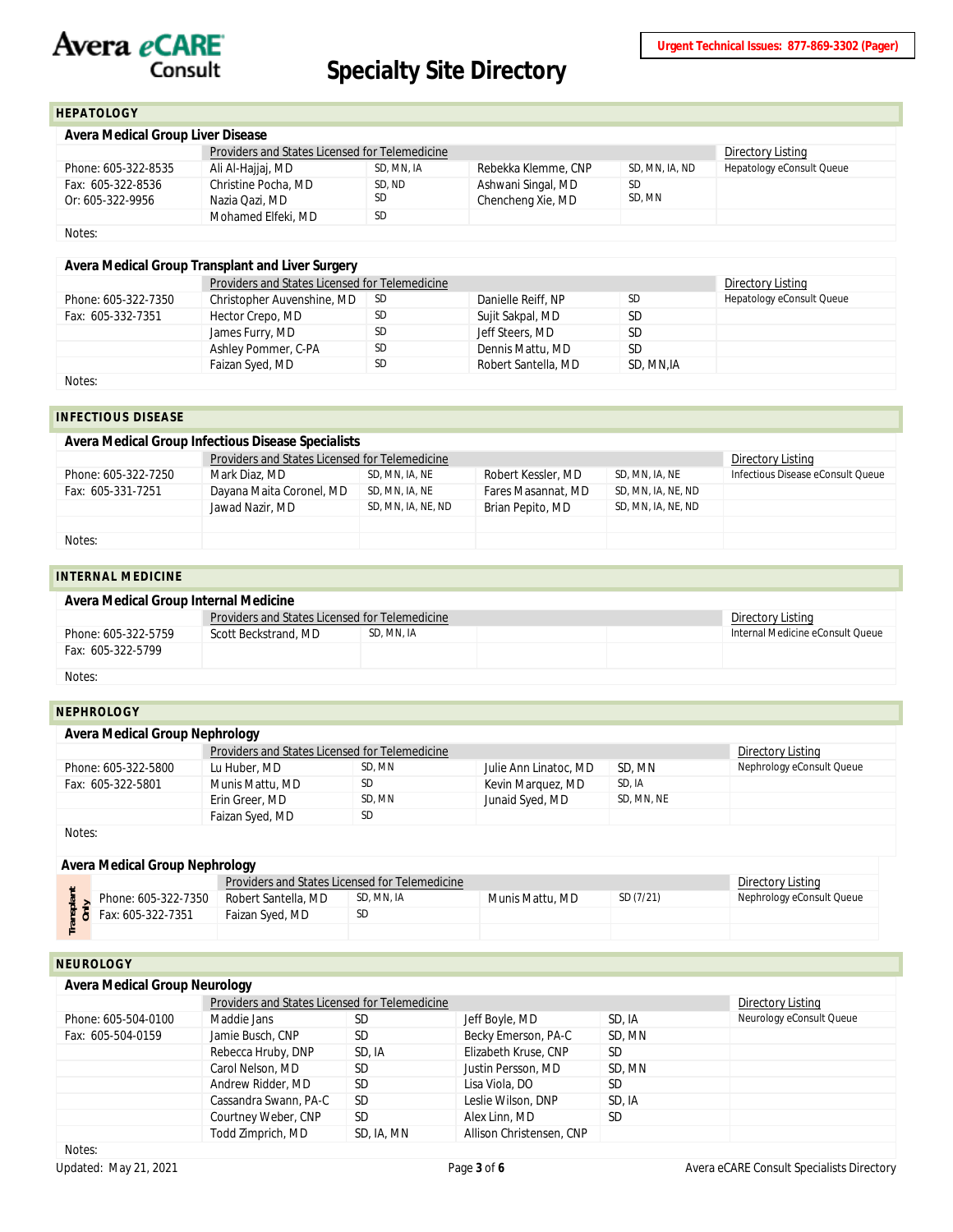

<span id="page-3-0"></span>

| <b>NEUROSURGERY</b>              |                                                |        |  |  |                             |  |  |
|----------------------------------|------------------------------------------------|--------|--|--|-----------------------------|--|--|
|                                  |                                                |        |  |  |                             |  |  |
| Avera Medical Group Neurosurgery |                                                |        |  |  |                             |  |  |
|                                  | Providers and States Licensed for Telemedicine |        |  |  | Directory Listing           |  |  |
| Phone: 605-322-8860              | Margaret Carmody, MD                           | SD. IA |  |  | Neurosurgery eConsult Queue |  |  |
| Fax: 605-322-8868                |                                                |        |  |  |                             |  |  |
|                                  |                                                |        |  |  |                             |  |  |
| Notes:                           |                                                |        |  |  |                             |  |  |
|                                  |                                                |        |  |  |                             |  |  |
| <b>OCCUPATIONAL MEDICINE</b>     |                                                |        |  |  |                             |  |  |
|                                  |                                                |        |  |  |                             |  |  |

<span id="page-3-1"></span>

| Avera Medical Group Occupational Medicine                                  |                    |     |                    |     |                                        |  |  |
|----------------------------------------------------------------------------|--------------------|-----|--------------------|-----|----------------------------------------|--|--|
| <b>Providers and States Licensed for Telemedicine</b><br>Directory Listing |                    |     |                    |     |                                        |  |  |
| Phone: 605-322-5100                                                        | Ryan J. Noonan, MD | SD. | Dustin Randall, NP | SD. | Choose provider in listing on the left |  |  |
| Fax: 605-322-5101                                                          | David Spreher, PA  | SD. |                    |     |                                        |  |  |
|                                                                            |                    |     |                    |     |                                        |  |  |

Notes:

### <span id="page-3-2"></span>**ONCOLOGY**

|  | Avera Medical Group Gynecologic Oncology         |                |                                                                     |                  |        |                                     |  |  |
|--|--------------------------------------------------|----------------|---------------------------------------------------------------------|------------------|--------|-------------------------------------|--|--|
|  |                                                  |                | Providers and States Licensed for Telemedicine<br>Directory Listing |                  |        |                                     |  |  |
|  | Phone: 605-322-7535                              | Luis Rojas, MD | SD, MN                                                              | David Starks, MD | SD. MN | Gynecologic Oncology eConsult Queue |  |  |
|  | Fax: 605-322-7540                                |                |                                                                     |                  |        |                                     |  |  |
|  | Notes: When calling to schedule choose option 1. |                |                                                                     |                  |        |                                     |  |  |

| $\frac{3}{2}$<br>$\frac{8}{1}$<br>$\frac{1}{6}$ $\frac{1}{6}$ $\frac{1}{6}$<br>$rac{1}{2}$ |                     | Avera Medical Group Hematology, Transplant & Cellular Therapy |                                                |                   |        |                           |  |  |  |  |
|--------------------------------------------------------------------------------------------|---------------------|---------------------------------------------------------------|------------------------------------------------|-------------------|--------|---------------------------|--|--|--|--|
|                                                                                            |                     |                                                               | Providers and States Licensed for Telemedicine |                   |        |                           |  |  |  |  |
|                                                                                            | Phone: 605-322-3035 | Vinod Parameswaran, MD                                        | SD, MN                                         | Roberto Ferro, MD | SD. IA | Hematology eConsult Queue |  |  |  |  |
|                                                                                            | Fax: 605-322-3576   |                                                               |                                                |                   |        |                           |  |  |  |  |
|                                                                                            | Notes:              |                                                               |                                                |                   |        |                           |  |  |  |  |

## **Avera Medical Group Oncology & Hematology**

|                                  |                     | Providers and States Licensed for Telemedicine | Directory Listing |                        |            |                         |
|----------------------------------|---------------------|------------------------------------------------|-------------------|------------------------|------------|-------------------------|
|                                  | Phone: 605-322-6900 | Mark Huber, MD                                 | SD, MN, IA        | Houman Nourkeyhani, MD | SD, MN     | Oncology eConsult Queue |
| Hematology &<br>Medical Oncology | Fax: 605-322-6901   | Ben Solomon, MD                                | SD, MN, IA        | Theresa Mehrman, CNP   | SD. MN. IA |                         |
|                                  |                     | Laura Hofer, PA-C                              | <b>SD</b>         | Jason Jones, MD        | <b>SD</b>  |                         |
|                                  |                     | Heidi McKean, MD                               | SD, MN, IA        |                        |            |                         |
|                                  | Notas <sup>.</sup>  |                                                |                   |                        |            |                         |

Notes:

|                             |                     | Avera Cancer Institute - Mitchell - Oncology & Hematology |           |                        |                  |                                             |  |  |
|-----------------------------|---------------------|-----------------------------------------------------------|-----------|------------------------|------------------|---------------------------------------------|--|--|
| $\frac{8}{9}$               |                     | Providers and States Licensed for Telemedicine            |           | Directory Listing      |                  |                                             |  |  |
| Hematology<br>fedical Oncol | Phone: 605-995-5756 | Kristin Bietz, DNP                                        | <b>SD</b> | Houman Nourkeyhani, MD | SD, MN $-6/1/21$ | Oncology Outreach Clinic Choose provider in |  |  |
|                             | Fax: 605-995-5750   | Jason Jones                                               | <b>SD</b> |                        |                  | listing on the left                         |  |  |
|                             |                     |                                                           |           |                        |                  | Oncology eConsult Queue                     |  |  |
|                             | Notes:              |                                                           |           |                        |                  |                                             |  |  |

#### **Avera Medical Group Radiation Oncology**

|                       |                     | Providers and States Licensed for Telemedicine | Directory Listing<br>eRadOnc eConsult Queue<br><b>SD</b> |               |  |  |
|-----------------------|---------------------|------------------------------------------------|----------------------------------------------------------|---------------|--|--|
|                       | Phone: 605-322-1625 | Kyle Arneson, MD                               | SD                                                       | Joel Grow, MD |  |  |
| Radiation<br>Oncology | Fax: 605-322-1626   | Charles Murphy, MD                             | SD, IA                                                   |               |  |  |
|                       |                     |                                                |                                                          |               |  |  |
|                       | Notes:              |                                                |                                                          |               |  |  |

## **Avera Cancer Institute – Mitchell - Radiation Oncology**

| diatio |                     | Directory Listing    |           |                    |    |                        |
|--------|---------------------|----------------------|-----------|--------------------|----|------------------------|
|        | Phone: 605-995-5756 | Michael Peterson, MD | <b>SD</b> | MacKenzi Smith, PA | SD | eRadOnc eConsult Oueue |
|        | Fax: 605-995-5750   |                      |           |                    |    |                        |
|        | Notes:              |                      |           |                    |    |                        |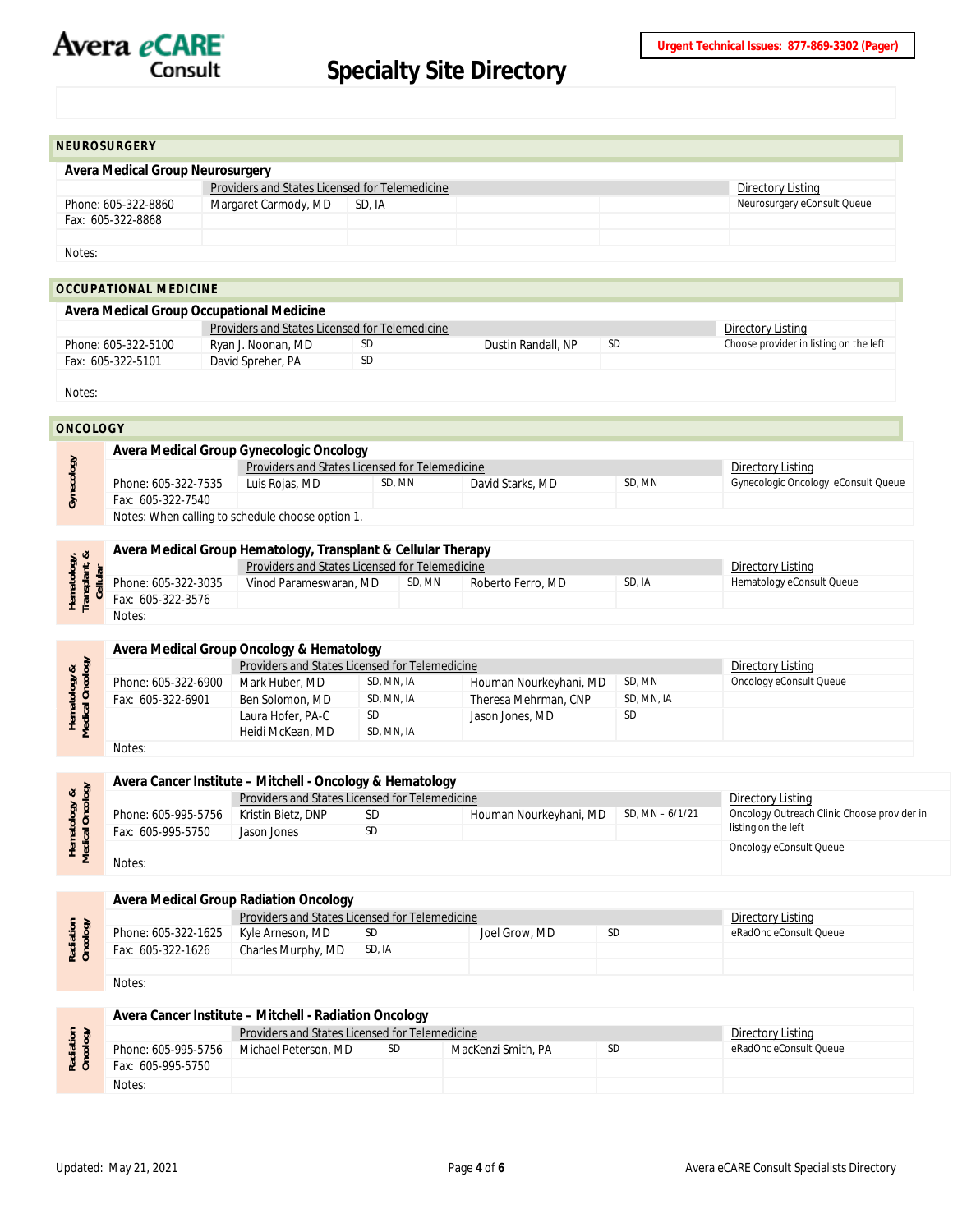

|                    |                    | Avera Cancer Institute - Yankton - Radiation Oncology |                   |                    |           |                        |  |  |  |
|--------------------|--------------------|-------------------------------------------------------|-------------------|--------------------|-----------|------------------------|--|--|--|
| 호호<br>Radi<br>Onco |                    | Providers and States Licensed for Telemedicine        | Directory Listing |                    |           |                        |  |  |  |
|                    | Phone 605-668-8850 | Michael Peterson, MD                                  | SD                | MacKenzi Smith, PA | <b>SD</b> | eRadOnc eConsult Queue |  |  |  |
|                    | Fax: 605-668-9448  |                                                       |                   |                    |           |                        |  |  |  |
|                    |                    |                                                       |                   |                    |           |                        |  |  |  |
|                    | Notes:             |                                                       |                   |                    |           |                        |  |  |  |

#### <span id="page-4-0"></span>**ORTHOPEDICS**

| Avera Medical Group Orthopedics - Pierre |                                                |                   |  |  |                                 |  |  |
|------------------------------------------|------------------------------------------------|-------------------|--|--|---------------------------------|--|--|
|                                          | Providers and States Licensed for Telemedicine | Directory Listing |  |  |                                 |  |  |
| Phone: 605-224-7070                      | Mark Hagy, MD                                  | SD                |  |  | Avera Pierre Orthopedic Choose  |  |  |
| Fax: 605-945-5397                        |                                                |                   |  |  | provider in listing on the left |  |  |
|                                          |                                                |                   |  |  |                                 |  |  |

#### Notes:

<span id="page-4-1"></span>

|      | <b>PEDIATRICS</b>                         |                                                |                   |                    |           |                                    |  |  |  |
|------|-------------------------------------------|------------------------------------------------|-------------------|--------------------|-----------|------------------------------------|--|--|--|
| ු    | Avera Medical Group Pediatric Specialists |                                                |                   |                    |           |                                    |  |  |  |
|      |                                           | Providers and States Licensed for Telemedicine | Directory Listing |                    |           |                                    |  |  |  |
|      | Phone: 605-322-3666                       | Sarah Cole, MD                                 | <b>SD</b>         | Stephan Nanton, MD | <b>SD</b> | Pediatrics eConsult eConsult Queue |  |  |  |
|      | Fax: 605-322-3665                         |                                                |                   |                    |           |                                    |  |  |  |
| Gast |                                           |                                                |                   |                    |           |                                    |  |  |  |
|      | Notes:                                    |                                                |                   |                    |           |                                    |  |  |  |

| > |                     | Providers and States Licensed for Telemedicine | Directory Listing |  |                                    |
|---|---------------------|------------------------------------------------|-------------------|--|------------------------------------|
|   | Phone: 605-322-3666 | Connie Tayler, MD                              | SD                |  | Pediatrics eConsult eConsult Oueue |
|   | Fax: 605-322-3665   |                                                |                   |  |                                    |
|   |                     |                                                |                   |  |                                    |
|   | Notes:              |                                                |                   |  |                                    |

| డె |                     | Providers and States Licensed for Telemedicine | Directory Listing |  |                                    |
|----|---------------------|------------------------------------------------|-------------------|--|------------------------------------|
|    | Phone: 605-322-3666 | Laura Johnson, CNP                             | <b>SD</b>         |  | Pediatrics eConsult eConsult Queue |
|    | Fax: 605-322-3665   |                                                |                   |  |                                    |
|    |                     |                                                |                   |  |                                    |
|    | Notes:              |                                                |                   |  |                                    |

#### <span id="page-4-2"></span>**PULMONOLOGY**

| Avera Medical Group Pulmonary & Sleep Medicine |                                                |                   |                         |                |                            |  |  |  |  |
|------------------------------------------------|------------------------------------------------|-------------------|-------------------------|----------------|----------------------------|--|--|--|--|
|                                                | Providers and States Licensed for Telemedicine | Directory Listing |                         |                |                            |  |  |  |  |
| Phone: 605-322-6930                            | Mohammed Alzoubaidi, MD                        | SD, IA, MN        | Huthayfa Ateeli, MD     | SD             | Pulmonology eConsult Queue |  |  |  |  |
| Fax: 605-322-6931                              | Joe Devasahayam, MN                            | SD.               | Dayna Groskreutz, MD    | SD, IA, MN, NE |                            |  |  |  |  |
|                                                | Travis Hanson, MD                              | SD.               | Noel Dexter Tiangco, MD | SD, IA, MN     |                            |  |  |  |  |
|                                                | Fady Jamous, MD                                | SD, IA, MN, NE    | Anthony Hericks, DO     | SD, IA, MN     |                            |  |  |  |  |
| Notes:                                         |                                                |                   |                         |                |                            |  |  |  |  |

#### **Pulmonary & Sleep Consultants**

|                     | Providers and States Licensed for Telemedicine | Directory Listing          |  |  |  |  |  |
|---------------------|------------------------------------------------|----------------------------|--|--|--|--|--|
| Phone: 605-271-2700 | Rizan Hajal, MD                                | Pulmonology eConsult Queue |  |  |  |  |  |
|                     |                                                |                            |  |  |  |  |  |
| .                   |                                                |                            |  |  |  |  |  |

Notes:

## <span id="page-4-3"></span>**REHABILITATION**

| Avera Medical Group Physical Medicine & Rehabilitation |                                                                     |    |  |  |                                        |  |  |  |
|--------------------------------------------------------|---------------------------------------------------------------------|----|--|--|----------------------------------------|--|--|--|
|                                                        | Providers and States Licensed for Telemedicine<br>Directory Listing |    |  |  |                                        |  |  |  |
| Phone: 605-322-6930                                    | Thomas Ripperda, MD                                                 | SD |  |  | Choose the provider listed to the left |  |  |  |
| Fax: 605-322-6931                                      |                                                                     |    |  |  |                                        |  |  |  |
|                                                        |                                                                     |    |  |  |                                        |  |  |  |
| Notes:                                                 |                                                                     |    |  |  |                                        |  |  |  |